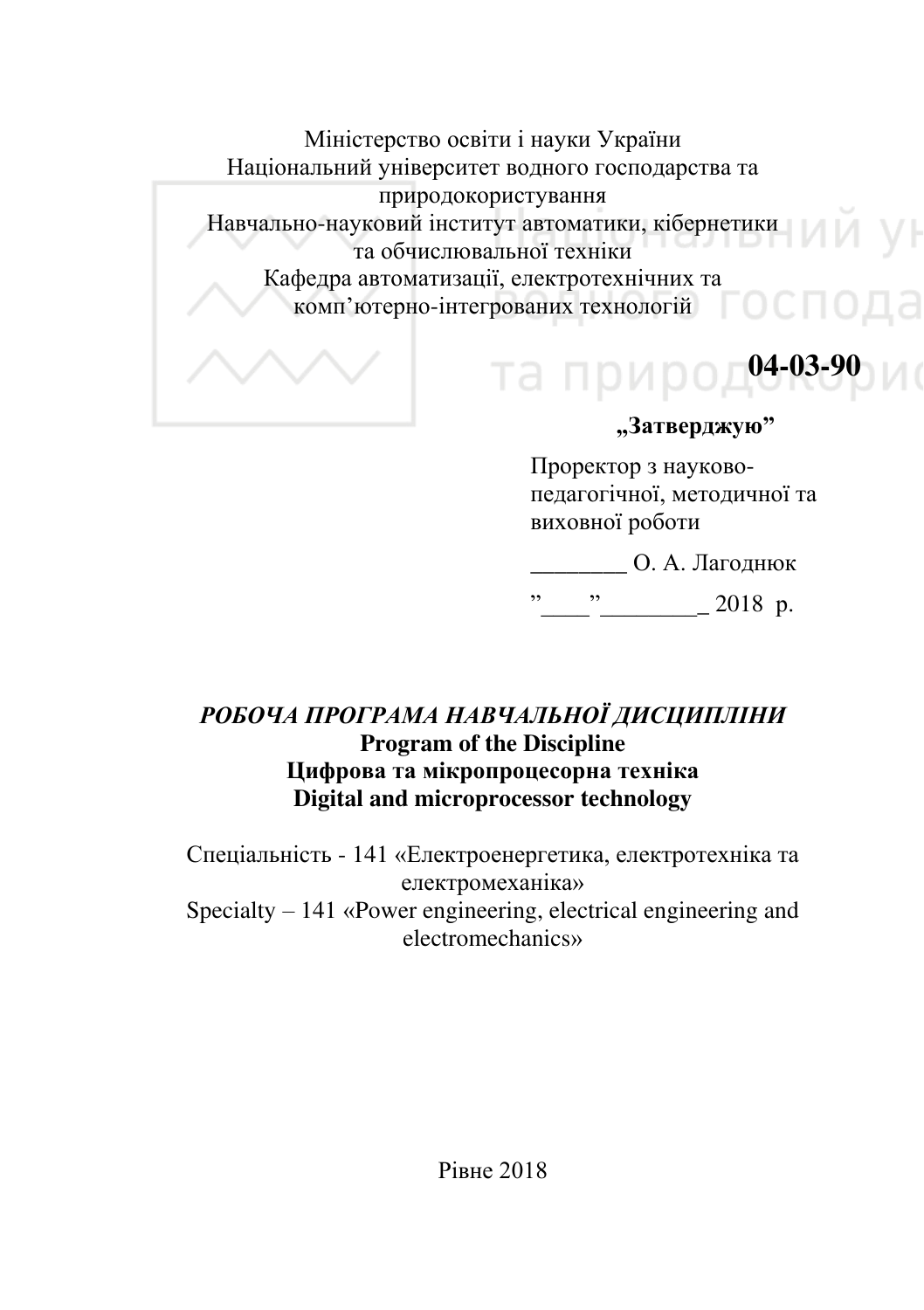Робоча програма навчальної дисципліни «Цифрова та мікропроцесорна техніка» для студентів, які навчаються за спеціальністю 141 «Електроенергетика, електротехніка та електромеханіка». Рівне: НУВГП,  $2018. - 18$  c. аціональнии ун

Розробник: А.В. Рудик, доцент кафедри автоматизації, електротехнічних та комп'ютерно-інтегрованих технологій

Робочу програму схвалено на засіданні кафедри автоматизації електротехнічних та комп'ютерно-інтегрованих технологій. Протокол № \_\_ від "\_\_" \_\_\_\_\_\_\_\_ 2018 року. Ɂɚɜɿɞɭɜɚɱ ɤɚɮɟɞɪɢ \_\_\_\_\_\_\_\_\_\_\_\_\_\_\_\_\_\_\_\_\_\_\_ Ⱦɪɟɜɟɰɶɤɢɣ ȼ.ȼ. "\_\_\_\_" \_\_\_\_\_\_\_\_\_\_\_\_\_ 2018 року

Схвалено науково-методичною комісією за спеціальністю 141 «Електроенергетика, електротехніка та електромеханіка».  $\frac{1}{2018}$  porokoπ  $N_2$  = Big "\_\_\_" \_\_\_\_\_\_\_\_\_\_\_ 2018 poky.

Голова методичної комісії \_\_\_\_\_\_\_\_\_\_\_\_\_\_\_\_\_\_\_\_\_\_\_\_\_ Василець С.В.

 $\frac{1}{2018}$  poky

© А.В. Рудик, 2018 р.  $©$  HYB $TH$ , 2018 p.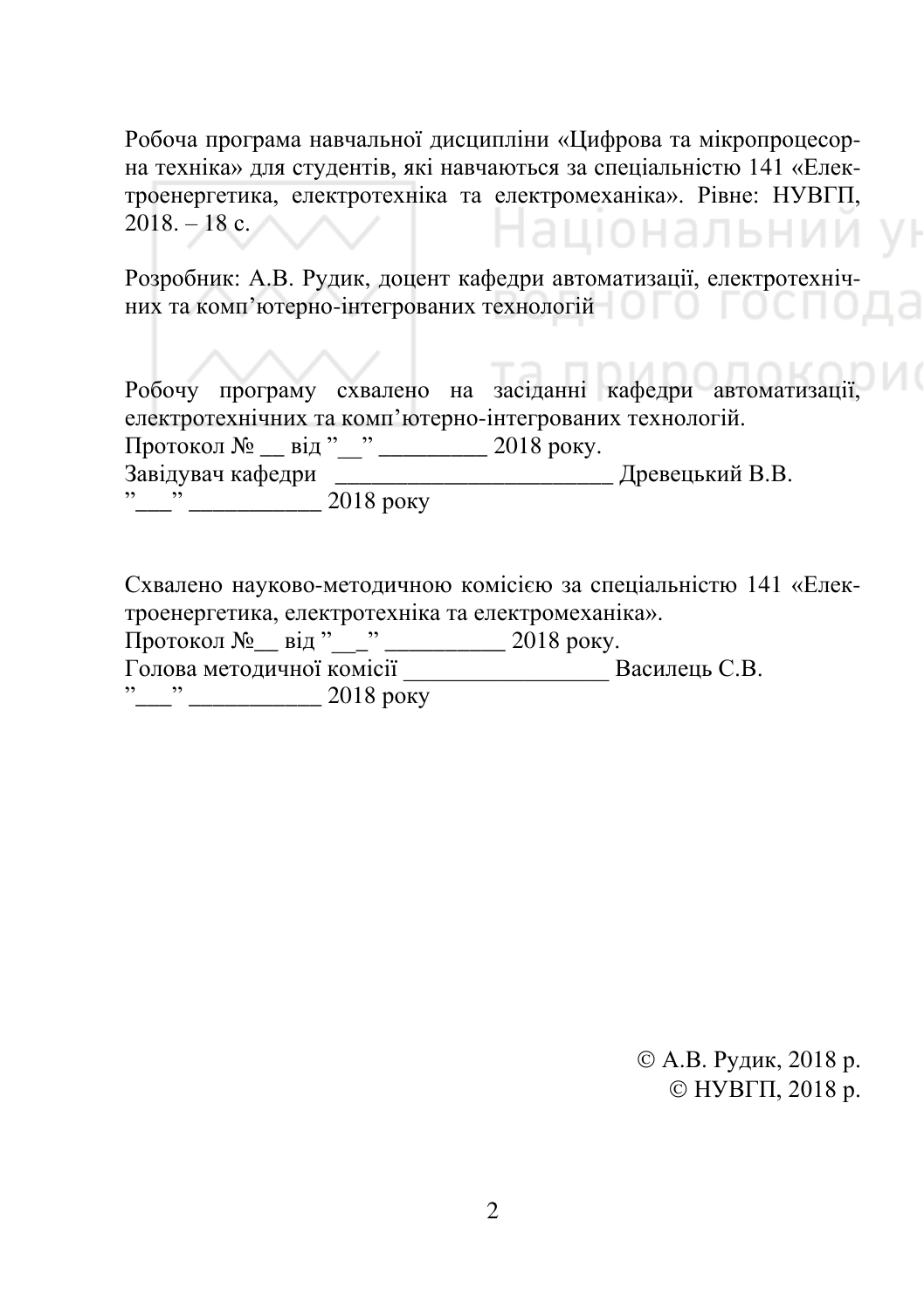#### **ВСТУП**

Програма дисципліни «Цифрова та мікропроцесорна техніка» відноситься до дисциплін професійної та практичної підготовки, складена відповідно до освітньої програми спеціальності «Електроенергетика, електротехніка та електромеханіка».

Метою вивчення навчальної дисципліни «Цифрова та мікропроцесорна техніка» є формування у студентів спеціальності «Електроенерrетика, електротехніка та електромеханіка» сучасного рівня знань, vмінь і навичок з електроніки як наукової основи сучасної цифрової та мікропроцесорної техніки, сучасного рівня знань про методи аналізу та синтезу цифрових електронних пристроїв, принципи побудови сучасних цифрових і мікропроцесорних систем в електроенергетиці, умінь і навичок щодо методів і принципів побудови спеціальної циф-•<br>**рової та мікропроцесорної техніки**, що застосовується для контролю процесів в електричних системах і мережах.

Міждисциплінарні зв'язки: дисципліна «Цифрова та мікропроцесорна техніка» є складовою частиною циклу загальної підготовки для студентів спеціальності «Електроенергетика, електротехніка та електромеханіка». Вивчення курсу передбачає наявність систематичних та трунтовних знань із суміжних курсів – «Теоретичні основи електротехніки 1, 2, 3 ч.», «Інформатика та комп'ютерна техніка», «Основи метрології та електричних вимірювань», «Теорія автоматичного регулювання електроустановок», «Електричні машини», «Промислова електроніка», а також цілеспрямованої роботи над вивченням спеціальної дітератури, активної роботи на лекціях, лабораторних та практичних заняттях, самостійної роботи та виконання поставлених завдань.

Вимоги до знань та умінь визначаються галузевими стандартами вищої освіти України.

#### Aнотанія

Вивчення основ цифрової та мікропроцесорної техніки є однією з важливих складових у підготовці фахівців з електроенергетики, електротехніки та електромеханіки. Дисципліна «Цифрова та мікропроцесорна техніка» покликана допомогти у підготовці фахівців з електроенергетики для різних галузей сучасної промисловості. Під час вивчення даної дисципліни студенти здобудуть знання, які допоможуть застосовувати сучасні розробки в галузі проектування електричних ме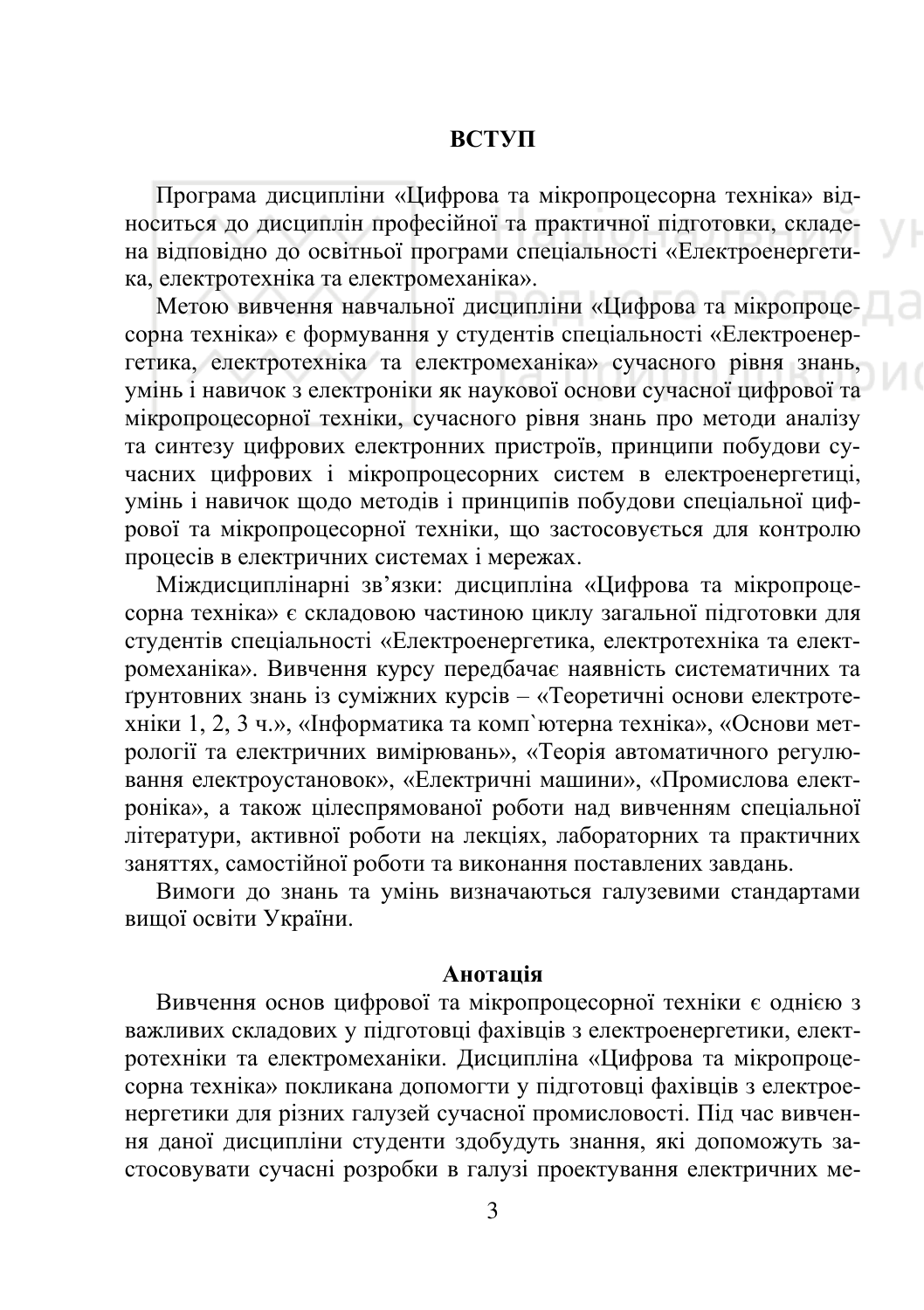реж та електротехнічного обладнання, що застосовуються в промисловій сфері України.

Курс «Цифрова та мікропроцесорна техніка» носить важливий характер при здобутті студентами знань та навиків аналізу і синтезу цифрових і мікропроцесорних пристроїв. Вміння використовувати сучасні методи аналізу цифрових схем допоможе у формуванні повноцінних фахівців для різних галузей сучасної промисловості України.

Ключові слова: двійковий код, цифровий код, логічний елемент, шифратор, дешифратор, мультиплексор, демультиплексор, тригер, суматор, арифметико-логічний пристрій, регістр, лічильник, мікропроцесор, мікроконтролер, таймер, інтерфейс, порт вводу-виводу, генератор тактових імпульсів.

#### **Ⱥbstract**

Study of the basics of digital and microprocessor technology is one of the important components in the training of electric power engineering, electrical engineering and electromechanics. The discipline "Digital and microprocessor technology" is intended to assist in the training of electric power industry specialists for various industries of modern industry. During the study of this discipline, students will acquire the knowledge that will help to apply modern developments in the field of designing electrical networks and electrical equipment used in the industrial sector of Ukraine.

The course "Digital and microprocessor technology" is important in gaining students knowledge and skills in the analysis and synthesis of digital and microprocessor devices. The ability to use modern methods of analyzing digital circuits will help to form valuable specialists for various industries of modern industry in Ukraine.

**Key words:** binary code, digital code, logic element, encryptor, decoder, multiplexer, demultiplexer, trigger, adder, arithmetic-logic device, register, counter, microprocessor, microcontroller, timer, interface, I/O port, pulse clock generator.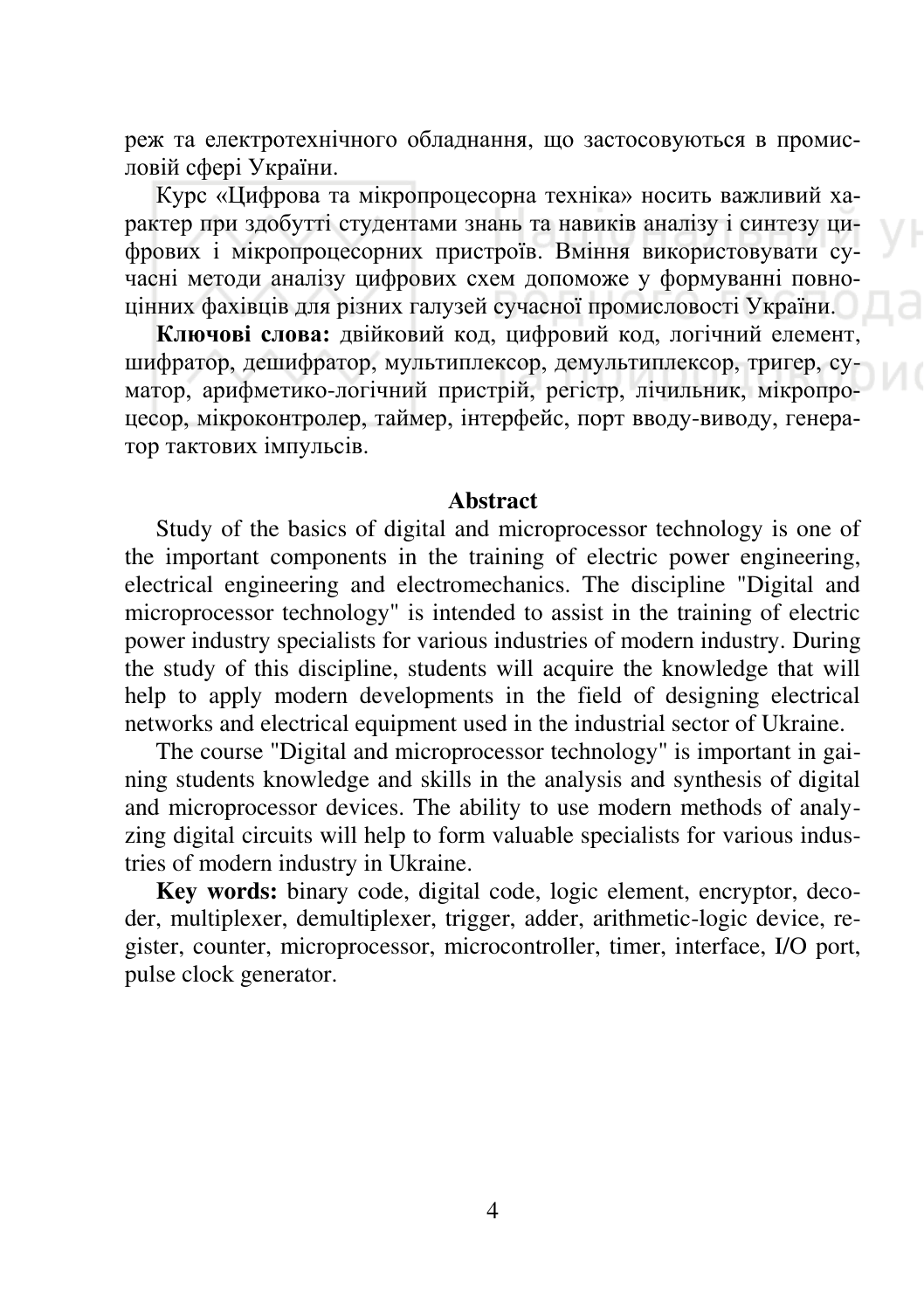|                                   | Галузь знань,                                                                                                                               |                   |              | Характеристика                                                                                 |                |  |  |
|-----------------------------------|---------------------------------------------------------------------------------------------------------------------------------------------|-------------------|--------------|------------------------------------------------------------------------------------------------|----------------|--|--|
| Найменування                      | спеціальність,                                                                                                                              |                   |              | навчальної дисципліни                                                                          |                |  |  |
| показників                        | спеціалізація,                                                                                                                              |                   | Денна форма  | Заочна фор-                                                                                    |                |  |  |
|                                   | рівень вищої освіти                                                                                                                         |                   | навчання     | ма навчання                                                                                    |                |  |  |
| Кількість<br>кредитів $-5.5$      | $\Gamma$ алузь знань - 14<br>«Електрична<br>інженерія»<br>Спеціальність 141<br>«Електроенергетика,<br>електротехніка та<br>електромеханіка» |                   | підготовки.  | Також зі скороченим<br>терміном навчання.<br>Навчальні дисципліни<br>професійної та практичної |                |  |  |
| Модулів-2                         |                                                                                                                                             |                   |              | Рік підготовки                                                                                 |                |  |  |
| Змістових                         |                                                                                                                                             | 3                 | 1            | 3                                                                                              | 1              |  |  |
| модулів — 5                       |                                                                                                                                             |                   | Семестри     |                                                                                                |                |  |  |
| Загальна кількість<br>годин – 165 |                                                                                                                                             | 5                 | 1            | 5                                                                                              | 1              |  |  |
|                                   |                                                                                                                                             |                   | Лекції, год. |                                                                                                |                |  |  |
| ІНДЗ-                             |                                                                                                                                             | 32                | 32           | $\overline{2}$                                                                                 | $\overline{2}$ |  |  |
|                                   |                                                                                                                                             | Лабораторні, год. |              |                                                                                                |                |  |  |
|                                   |                                                                                                                                             | 18                | 18           | 8                                                                                              | 8              |  |  |
|                                   |                                                                                                                                             |                   |              | Практичні, год.                                                                                |                |  |  |
| Тижневих годин                    |                                                                                                                                             | 10                | 10           | 6                                                                                              | 6              |  |  |
| для денної форми<br>навчання:     | Рівень вищої світи:                                                                                                                         |                   |              | Самостійна робота, год.                                                                        |                |  |  |
| аудиторних - 4,0                  | бакалаврський                                                                                                                               | 105               | 105          | 149                                                                                            | 149            |  |  |
| самостійної робо-                 |                                                                                                                                             |                   |              | Індивідуальне завдання, год                                                                    |                |  |  |
| ти студентів - 7,0                |                                                                                                                                             |                   |              |                                                                                                |                |  |  |
|                                   |                                                                                                                                             | Вид               |              | Вид                                                                                            |                |  |  |
|                                   |                                                                                                                                             | контролю:         |              | контролю:                                                                                      |                |  |  |
|                                   |                                                                                                                                             | екзамен           |              | екзамен                                                                                        |                |  |  |

# 1. Опис навчальної дисципліни

Співвідношення кількості годин аудиторних занять до самостійної та індивідуальної роботи становить:

для денної форми навчання – 36% до 64%

для заочної форми навчання - 10% до 90%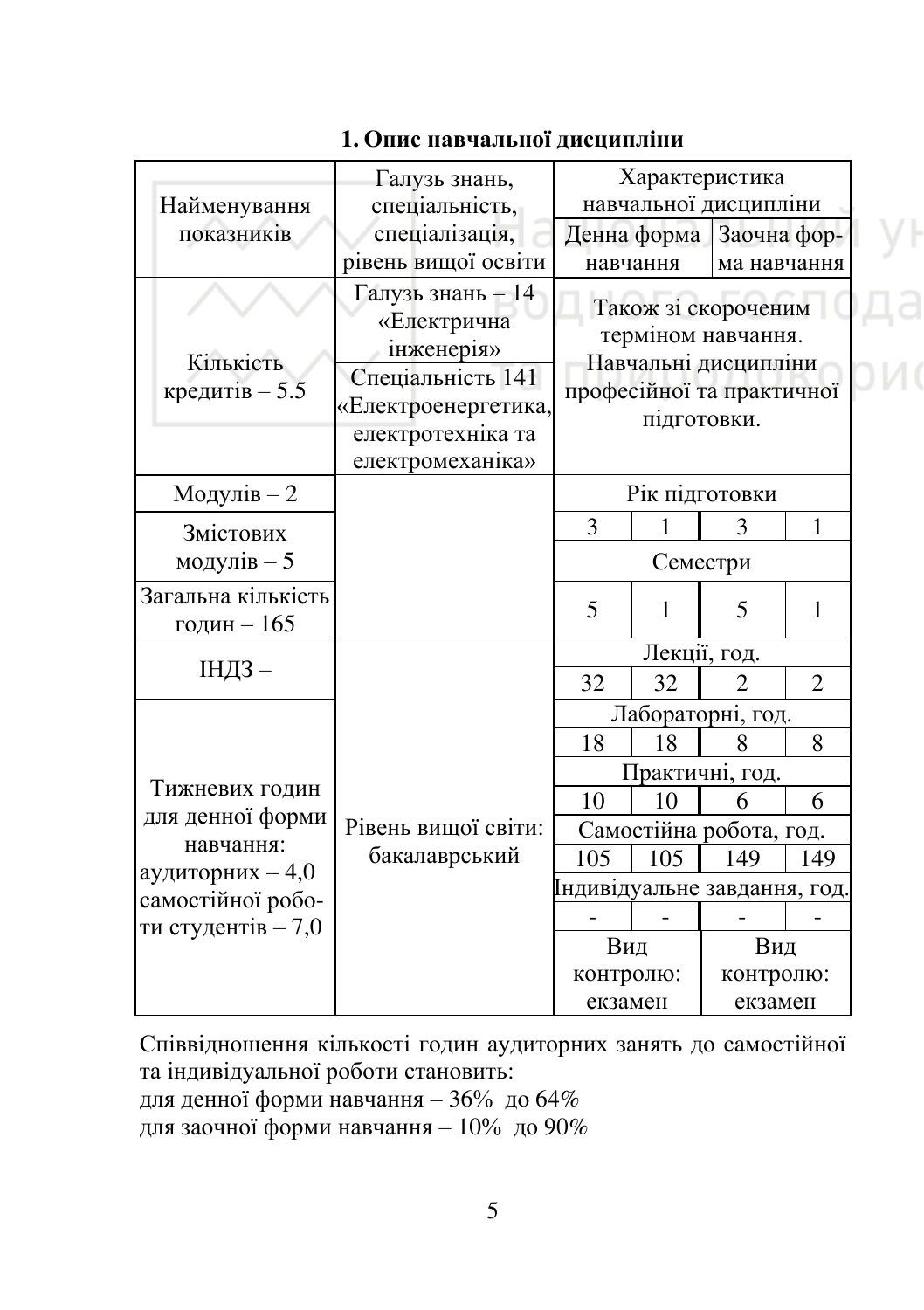## 2. Мета і завлання навчальної дисципліни

Метою вивчення дисципліни є формування у студентів сучасного рівня знань, умінь і навичок з цифрової електроніки як наукової основи сучасної цифрової та мікропроцесорної техніки, сучасного рівня знань про методи аналізу та синтезу цифрових пристроїв, принципи побудови сучасних цифрових і мікропроцесорних систем в електроенергетиці, умінь і навичок щодо методів і принципів побудови спеціальної цифрової та мікропроцесорної техніки, що застосовується в галузі проектування електричних мереж та електротехнічного обладнання.

#### Завлання лиспипліни:

- засвоєння особливостей і переваг елементів цифрової техніки;

- формування знань щодо методів проектування цифрових комбінашійних та посліловнісних пристроїв:

- знання типів сучасних мікроконтролерів, апаратних та програмних засобів для роботи з ними, принципів розробки та використання їх програмного забезпечення.

В результаті вивчення даної дисципліни студент має:

#### **- ЗНАТИ:**

- принцип роботи основних компонентів цифрової техніки;

- інформаційні, арифметичні та логічні основи мікропроцесорної техніки:

- схемотехніку основних елементів мікропроцесорних систем;

- принципи організації модульних пристроїв мікропроцесорних систем та основи програмування таких систем;

#### **- вміти:**

- організовувати управління інформацією на базі сучасних технологій:

- застосовувати базові знання фундаментальних наук при вивченні дисциплін професійної та практичної підготовки;

- уміти використовувати одержані знання, уміння й навички для подальшого професійного навчання;

- вибирати компоненти електронної техніки для заданого типу пристрою;

- проводити вимірювання та розрахунок робочих характеристик пристроїв електронної техніки;

- за довідниковою літературою вибирати функційно необхідні еле-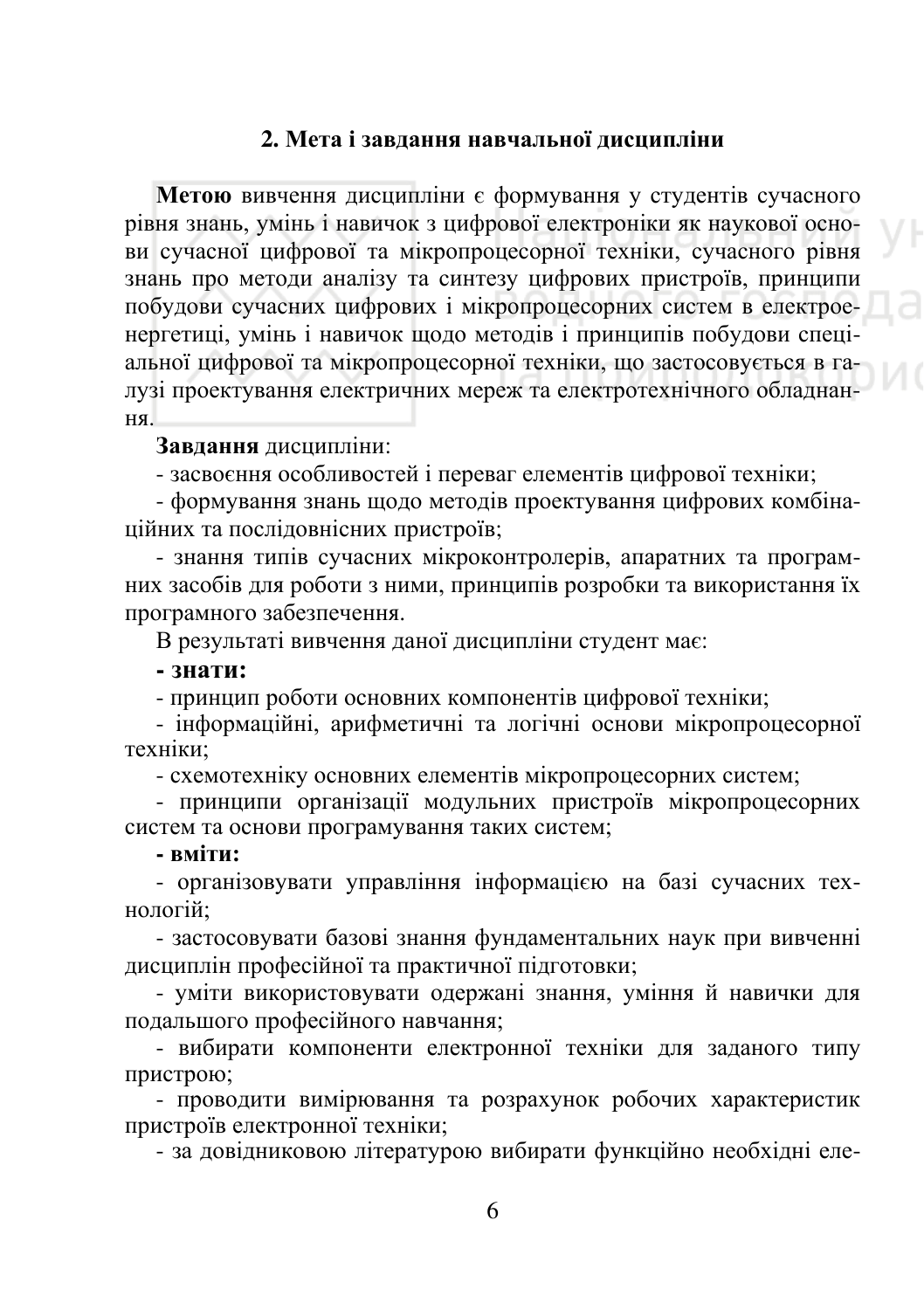менти мікропроцесорних систем;

- використовувати мікропроцесорні системи для керування електроенергетичним обладнанням;

- на початковому рівні програмувати мікропроцесорні системи.

#### 3. Програма навчальної дисципліни

# **5 ɫɟɦɟɫɬɪ**

**Модуль 1.** 

Змістовий модуль 1. Основи цифрової техніки.

Тема 1. Електронні ключі. Параметри імпульсних сигналів. Електронні ключі на біполярних та уніполярних транзисторах. Статичні режими роботи транзисторного ключа (ТК). Етапи перехідного процесу в ТК. Методи підвищення швидкодії ТК.

Тема 2. Інформаційні, арифметичні та логічні основи цифрової техніки. Інформаційні основи цифрової техніки. Поняття інформації. Представлення інформації неперервними (аналоговими) та дискретними (цифровими) сигналами. Поняття та класифікація систем числення. Переведення чисел з однієї позиційної системи числення в іншу. Правила двійкової арифметики. Цілі числа зі знаком. Виконання арифметичних операцій над числами у двійкових та двійково-десяткових кодах. Логічні основи цифрової техніки. Поняття логічної функції. Логічні функції одного та двох аргументів. Закони та тотожності алгебри логіки. Досконалі та мінімальні форми логічних функцій. Співвідношення між логічними функціями. Основні типи логічних елементів.

Змістовий модуль 2. Логічні функції та логічні схеми.

Тема 3. Мінімізація логічних функцій

Графічний метод діаграм термів (Вайча – Карно). Правила мінімізації. Особливості мінімізації зі збільшенням кількості змінних. Аналітичні методи мінімізації (формалізований алгебричний метод, алгоритм Квайна-МакКласкі).

# Тема 4. Схемна реалізація логічних функцій

Реалізація логічних функцій (ЛФ) в поширених базисах (булів базис, базис І-НІ, базис АБО-НІ, базис І-АБО-НІ). Способи спрощення логічних схем (проблема схемної мінімізації, редукція в диз'юнктивній та кон'юнктивній формах, алгебричне виконання редукції, реалізація в машинній формі, каскадна реалізація термів, частково визначені функції). Спрощення логічних схем з багатьма виходами (теорети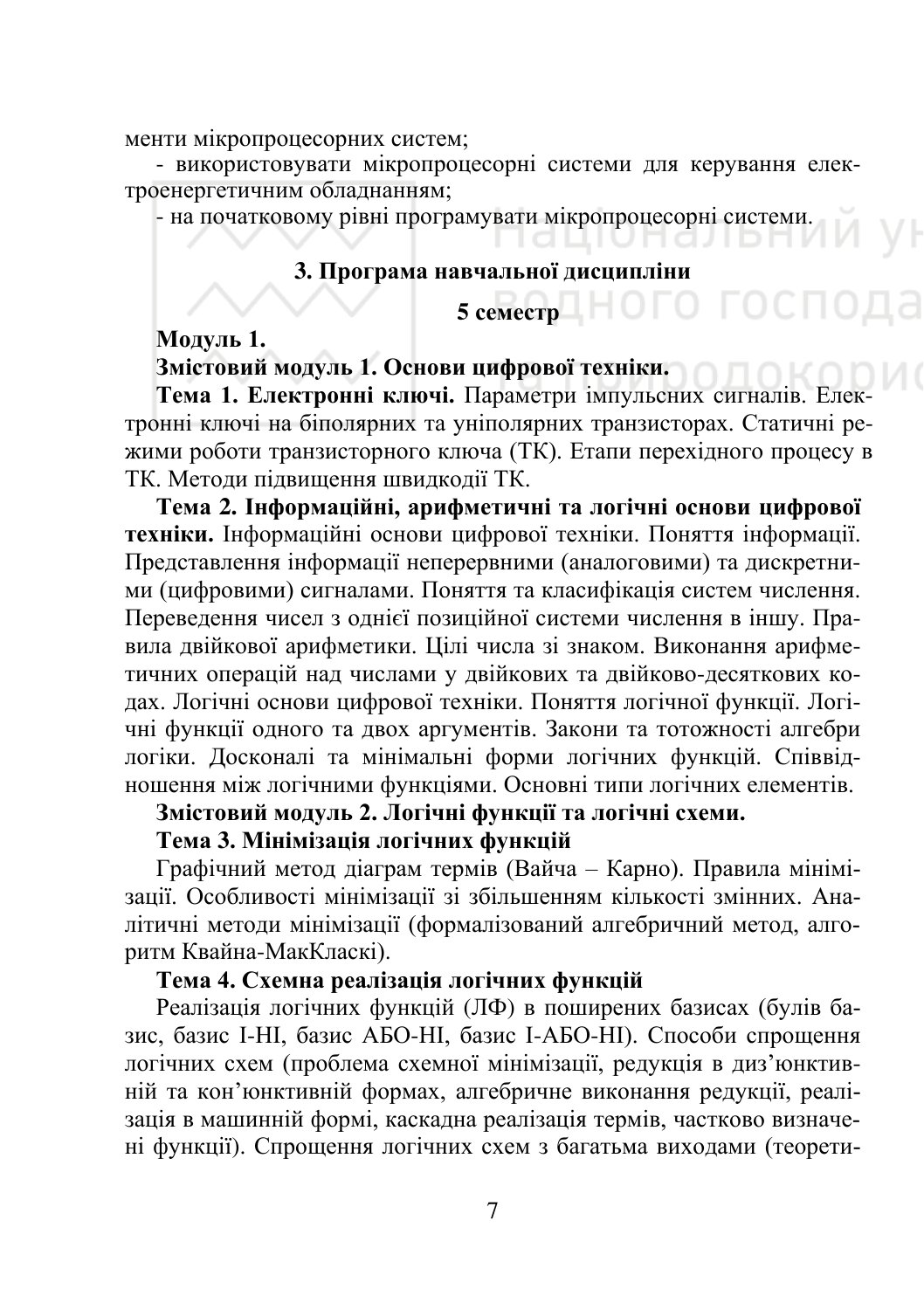ко-множинний спосіб, спосіб з розширенням вхідного кортежу).

# Тема 5. Проектування логічних схем

Завдання та етапи логічного проектування. Методика проектування логічних схем (схеми з одним та кількома виходами). Елементи технічного проектування (врахування швидкодії логічних елементів, коефіцієнтів об'єднання та розгалуження, а також небезпечного змагання сигналів). Практичне проектування логічних схем.

# Змістовий модуль 3. Комбінаційні схеми та їх проектування. Тема 6. Шифратори та дешифратори

Перетворення кодів. Загальна характеристика дешифраторів. Лінійні, пірамідальні та прямокутні дешифратори. Багатоступеневі дешифратори. Загальна характеристика шифраторів. Пріоритетний шифратор. Каскадування шифраторів. Реалізація логічних функцій на дешифраторах.

# Тема 7. Мультиплексори та демультиплексори

Електронні комутатори. Загальна характеристика мультиплексорів. Каскадування мультиплексорів. Реалізація логічних функцій мультиплексорами. Мультиплексування шин. Загальна характеристика демультиплексорів. Каскадування демультиплексорів. Демультиплексування шин.

### Тема 8. Арифметичні пристрої

Загальна характеристика суматорів. Однорозрядні суматори. Послідовний та паралельний багаторозрядний суматор. Мікросхеми АЛП. Двійково-десяткові суматори. Схеми віднімання.

### Модуль 2.

# Змістовий модуль 4. Послідовнісні схеми та їх проектування. Тема 9. Тригерні елементи

Призначення та класифікація тригерів. Статичні та динамічні параметри тригерів. Асинхронні та синхронні RS-, D-, T-, TV- та JK-тригери. Таблиці перемикання та переходів, принципи побудови. Тригери з динамічним керуванням. Універсальні тригери. Приклади використання тригерів.

# Tема 10. Регістри

Загальна характеристика регістрів. Однофазний і парафазний способи записування інформації. Записування інформації від двох джерел. Зчитування інформації. Логічні мікрооперації в регістрах. Мікрооперації зсуву. Перетворення послідовного коду в паралельний і нав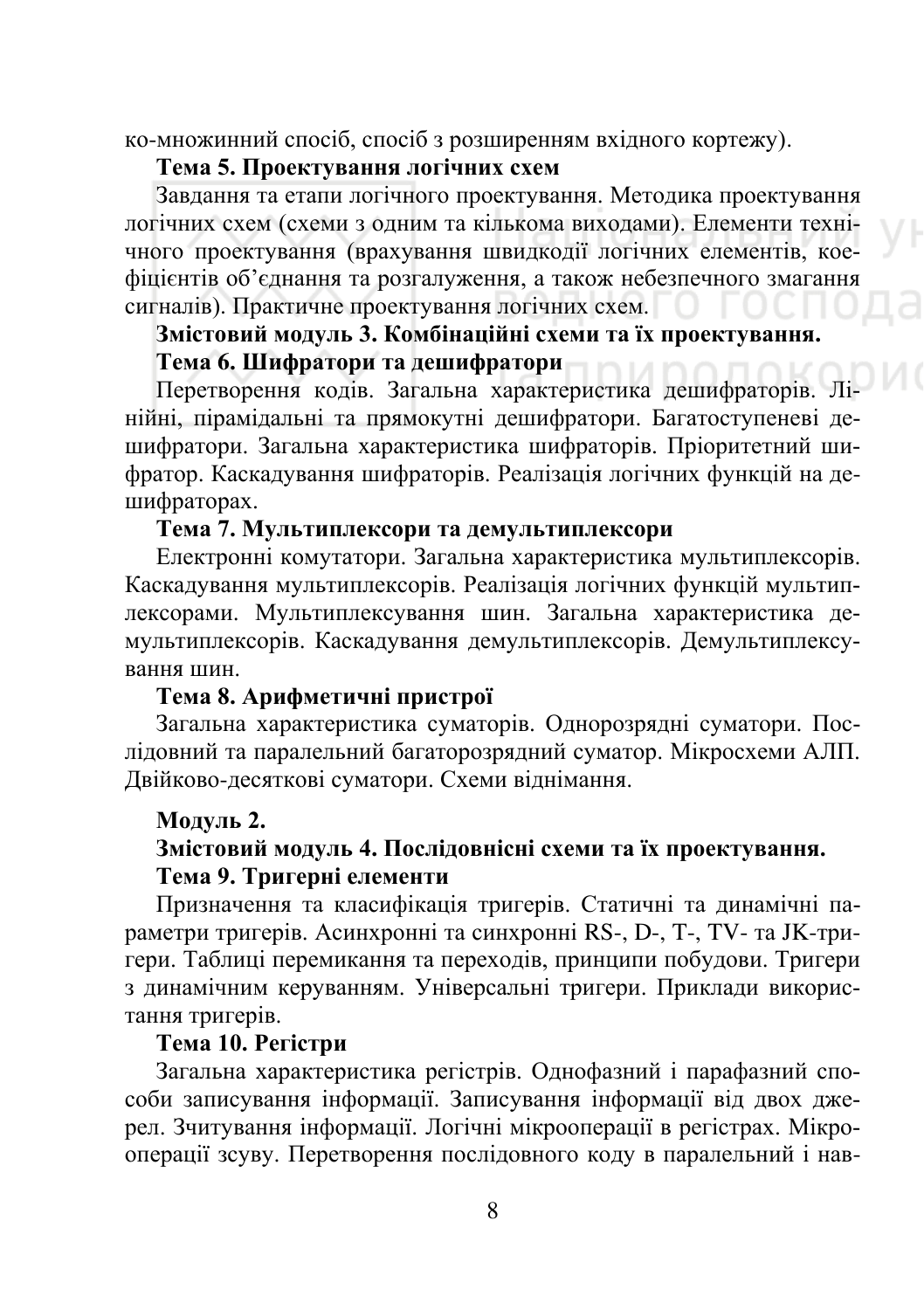паки. Приклади використання регістрів (робота декількох регістрів на спільну шину, формування квазігармонічного сигналу). Проектування цифрових послідовнісних пристроїв на регістрах зсуву.

# $\widetilde{\bf T}$ ема 11. Лічильники

Загальна характеристика лічильників. Двійкові підсумовувальні та віднімальні лічильники. Двійкові реверсивні лічильники. Двійково-десяткові лічильники. Лічильники з одиничним кодуванням. Синтез лічильників із заданим коефіцієнтом ділення. Побудова недвійкового лічильника з використанням готового лічильника. Побудова недвійкових лічильників за допомогою дешифраторів. Застосування регістрів та лічильників для побудови схем затримки імпульсних сигналів.

Тема 12. Генератори імпульсів. Загальна характеристика генераторів імпульсів. Мультивібратори та одновібратори на транзисторах, опеа́раційних підсилювачах, логічних елементах та тригерах. Інтегральні таймери.

# **Тема 13. ЦАП та АШП**

Цифро-аналогові перетворювачі з матрицею вагових резисторів та з матрицею R-2R. Аналого-цифрові перетворювачі – різновиди, принцип роботи, застосування.

# Змістовий модуль 5. Основи мікропроцесорної техніки

# Тема 14. Універсальні 8- та 16-ти розрядні мікропроцесори.

8-розрядний базовий однокристальний мікропроцесор: структурна схема, принцип роботи, формати команд. Система команд. 16-розрядний базовий мікропроцесор та принцип утворення 20-бітних адрес. Програмна модель 16-розрядного мікропроцесора.

# Тема 15. Однокристальні мікроконтролери.

Класифікація архітектур мікроконтролерів. Гарвардська архітектура. Архітектура фон-Неймана. Архітектура і склад сімейства мікроконтролерів Intel MCS-51. Структурна схема мікроконтролера MCS-51 і функції виводів. Програмна модель мікроконтролера. Регістри мікроконтролера. Однокристальні мікроконтролери з RISC-архітектурою:  $\overrightarrow{PIC}$ -контролери,  $\overrightarrow{AVR}$ -контролери.

# Тема 16. Пам'ять мікропроцесорної системи (МПС).

Класифікація запам'ятовувальних пристроїв. Постійні запам'ятовувальні пристрої (ROM). Програмовані запам'ятовувальні пристрої. Перепрограмовані постійні запам'ятовувальні пристрої з ультрафіолетовим стиранням (ЕР ROM) та з електричним стиранням (ЕЕР ROM), Flash-пам'ять. Статичні та динамічні запам'ятовувальні пристрої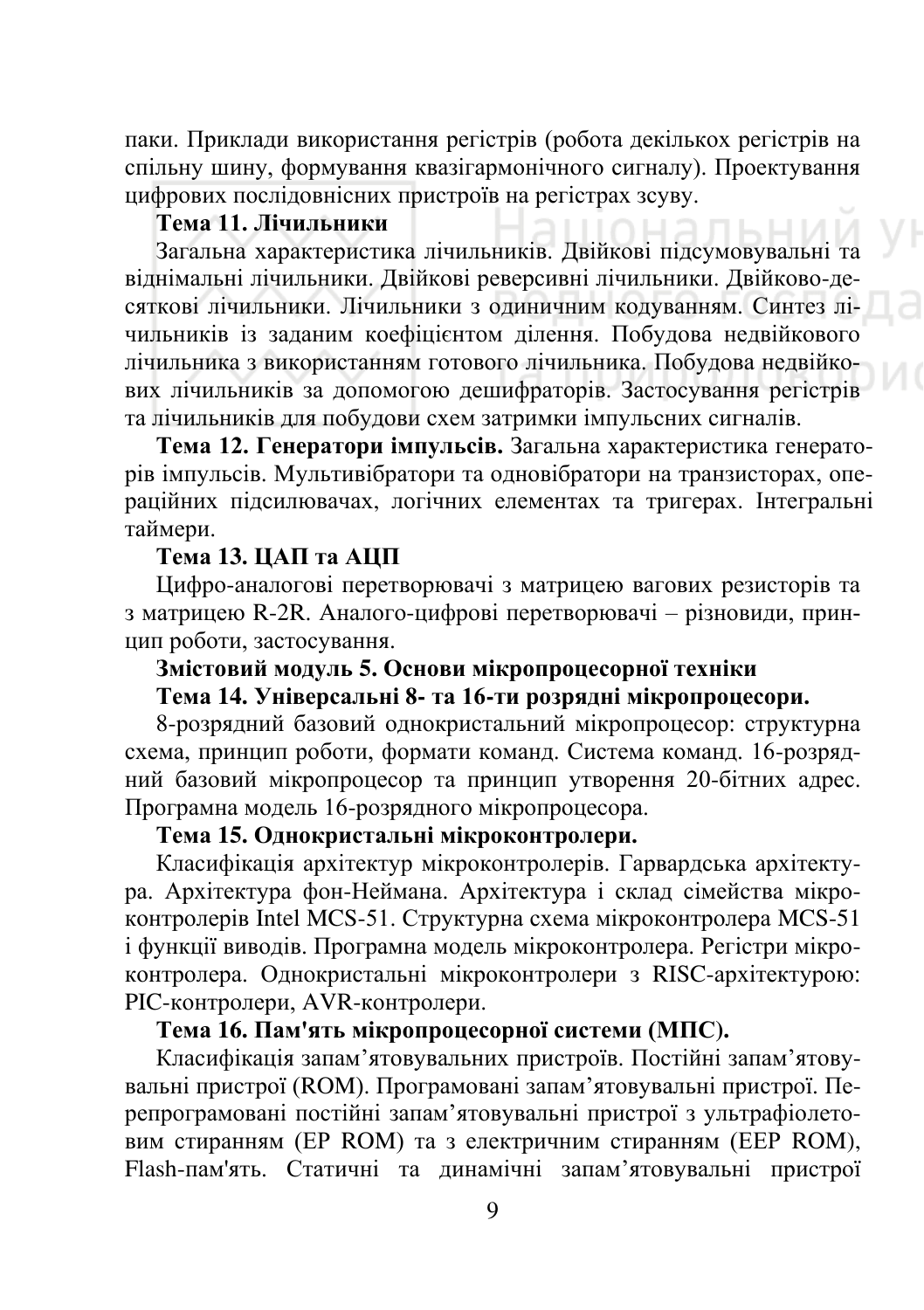(RAM). Принцип побудови модулів оперативної пам'яті у 16-розрядних мікропроцесорів. Сегментування пам'яті. Способи адресації при передачі управління. Організація зовнішньої пам'яті даних.

|                                                                                 |                |                          |                          |                          |      |                | Кількість годин |                          |                          |                              |                |                          |
|---------------------------------------------------------------------------------|----------------|--------------------------|--------------------------|--------------------------|------|----------------|-----------------|--------------------------|--------------------------|------------------------------|----------------|--------------------------|
|                                                                                 |                |                          | Денна форма              |                          |      |                |                 |                          |                          | Заочна форма                 |                |                          |
| Назви змістових модулів і тем                                                   | Усього         |                          | у тому числі             |                          |      |                | Усього          |                          |                          | у тому числі                 |                |                          |
|                                                                                 |                | Л                        | лаб                      | пp.                      | c.p. | інд.           |                 | $\bar{\Pi}$              | лаб                      | пр.                          | c.p.           | інд.                     |
| $\mathbf{1}$                                                                    | $\overline{c}$ | 3                        | 4                        | 5                        | 6    | 7              | 8               | $\mathbf Q$              | 10                       | 11                           | 12             | 13                       |
| Модуль 1                                                                        |                |                          |                          |                          |      |                |                 |                          |                          |                              |                |                          |
| Змістовий модуль 1. Основи цифрової техніки.                                    |                |                          |                          |                          |      |                |                 |                          |                          |                              |                |                          |
| Тема 1. Електронні ключі.                                                       | 10             | $\overline{2}$           | 2                        | $\overline{\phantom{0}}$ | 6    | $\overline{a}$ | 10              | $\overline{a}$           | $\overline{\phantom{a}}$ | $\qquad \qquad \blacksquare$ | 10             | $\overline{\phantom{0}}$ |
| Тема 2. Інформаційні, арифме-<br>тичні та логічні основи цифро-<br>вої техніки. | 8              | $\overline{2}$           | $\overline{a}$           | $\overline{a}$           | 6    | $\overline{a}$ | 8               |                          |                          |                              | 8              | -                        |
| Разом - змістовий модуль 1                                                      | 18             | $\overline{\mathcal{A}}$ | $\mathfrak{D}$           |                          | 12   | $\overline{a}$ | 18              |                          |                          |                              | 18             | $\overline{\phantom{0}}$ |
| Змістовий модуль 2. Логічні функції та логічні схеми.                           |                |                          |                          |                          |      |                |                 |                          |                          |                              |                |                          |
| Тема 3. Мінімізація логічних<br>функцій.                                        | 8              | $\overline{c}$           | $\overline{a}$           | $\overline{a}$           | 6    | $\overline{a}$ | 8               | $\overline{a}$           |                          | $\overline{a}$               | 8              | $\overline{a}$           |
| Тема 4. Схемна реалізація логі-<br>чних функцій.                                | 15             | $\overline{2}$           | $\overline{2}$           | 1                        | 10   | $\overline{a}$ | 15              | 1                        | $\overline{a}$           | $\overline{\phantom{0}}$     | 14             | $\overline{\phantom{0}}$ |
| Тема 5. Проектування логічних<br>схем.                                          |                | $\mathfrak{D}$           | $\mathfrak{D}$           | $\mathfrak{D}$           | 10   | $\overline{a}$ | 16              | $\overline{a}$           | $\mathfrak{D}$           | $\mathcal{D}_{\mathcal{L}}$  | 12             | $\overline{a}$           |
| Разом - змістовий модуль 2                                                      | 39             | 6                        | $\overline{\mathcal{A}}$ | $\overline{\mathcal{E}}$ | 26   |                | 39              | 1                        | $\mathfrak{D}$           | $\mathfrak{D}$               | 34             |                          |
| Змістовий модуль 3. Комбінаційні схеми та їх проектування.                      |                |                          |                          |                          |      |                |                 |                          |                          |                              |                |                          |
| Тема 6. Шифратори та дешиф-<br>ратори.                                          | 13             | $\overline{2}$           | $\overline{2}$           | 1                        | 8    | $\overline{a}$ | 13              | $\overline{a}$           | 1                        | 1                            | 11             | $\overline{a}$           |
| Тема 7. Мультиплексори та де-<br>мультиплексори.                                | 13             | $\overline{2}$           | $\overline{2}$           | 1                        | 8    | $\overline{a}$ | 13              | $\overline{a}$           | 1                        | 1                            | 11             | $\overline{a}$           |
| Тема 8. Арифметичні пристрої.                                                   | 10             | $\overline{2}$           | $\overline{c}$           | $\overline{a}$           | 6    | $\overline{a}$ | 10              | $\overline{a}$           | $\overline{a}$           | $\overline{a}$               | 10             | $\overline{\phantom{0}}$ |
| Разом - змістовий модуль 3                                                      | 36             | 6                        | 6                        | $\overline{c}$           | 22   | $\overline{a}$ | 36              | $\frac{1}{2}$            | $\overline{c}$           | $\overline{2}$               | 32             | $\overline{\phantom{0}}$ |
| Усього модуль 1                                                                 | 93             | 16                       | 12                       | 5                        | 60   | ä,             | 93              | $\mathbf{1}$             | $\overline{\mathbf{4}}$  | $\overline{\mathbf{4}}$      | 84             | ä,                       |
| Модуль 2                                                                        |                |                          |                          |                          |      |                |                 |                          |                          |                              |                |                          |
| Змістовий модуль 4. Послідовнісні схеми та їх проектування.                     |                |                          |                          |                          |      |                |                 |                          |                          |                              |                |                          |
| Тема 9. Тригерні елементи.                                                      | 10             | $\overline{c}$           | $\overline{2}$           | $\overline{a}$           | 6    |                | 10              | $\overline{\phantom{0}}$ | $\frac{1}{2}$            | $\qquad \qquad \blacksquare$ | 10             | $\overline{\phantom{0}}$ |
| Тема 10. Регістри.                                                              |                | $\overline{2}$           | $\overline{2}$           | $\overline{2}$           | 6    | $\overline{a}$ | 12              | $\overline{a}$           | $\overline{c}$           | 1                            | $\mathbf Q$    | $\overline{a}$           |
| Тема 11. Лічильники.                                                            | 13             | $\overline{2}$           | $\overline{2}$           | 3                        | 6    | $\overline{a}$ | 13              | 1                        | $\overline{2}$           | 1                            | 9              |                          |
| Тема 12. Генератори імпульсів.                                                  | $\overline{7}$ | $\overline{2}$           | $\overline{a}$           | $\overline{a}$           | 5    | $\overline{a}$ | $\overline{7}$  |                          |                          |                              | 7              |                          |
| Тема 13. ЦАП та АЦП.                                                            | $\overline{7}$ | $\overline{c}$           | $\overline{a}$           | $\overline{a}$           | 5    |                | $\overline{7}$  |                          |                          |                              | $\overline{7}$ |                          |
| Разом - змістовий модуль 4                                                      | 49             | 10                       | 6                        | $\overline{5}$           | 28   |                | 49              | 1                        | $\overline{\mathcal{L}}$ | $\mathfrak{D}$               | 42             |                          |

# 4. Структура навчальної дисципліни ВНИЙ УН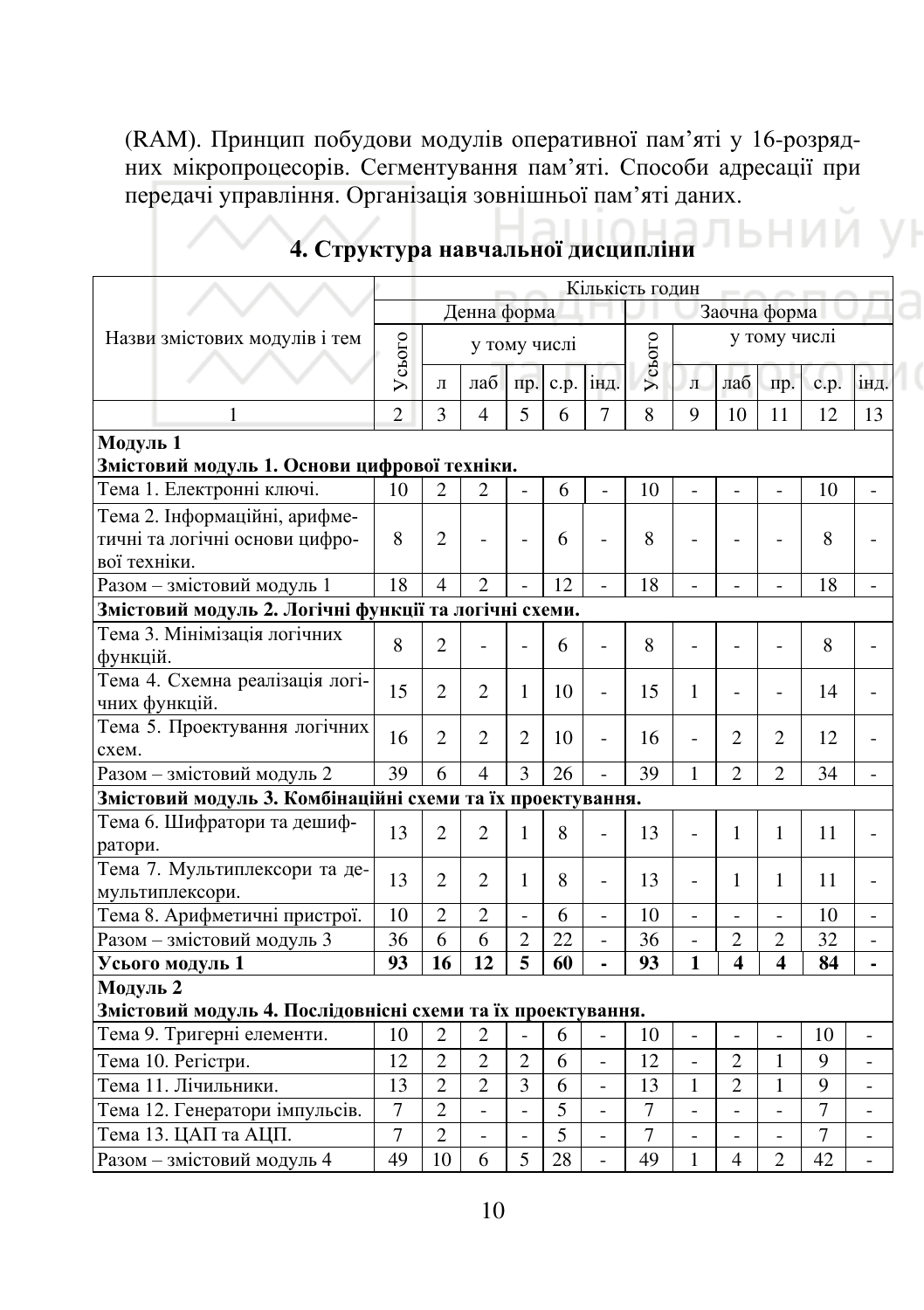| Змістовий модуль 5. Основи мікропроцесорної техніки.        |     |    |    |  |     |   |     |                          |   |   |     |  |
|-------------------------------------------------------------|-----|----|----|--|-----|---|-----|--------------------------|---|---|-----|--|
| Тема 14. Універсальні 8- та 16-<br>розрядні мікропроцесори. |     |    |    |  |     |   |     |                          |   |   |     |  |
| Тема 15. Однокристальні мікро-<br>контролери.               |     |    |    |  |     |   |     |                          |   |   |     |  |
| Тема 16. Пам'ять МПС.                                       | Q   | ↑  |    |  |     |   |     |                          |   |   | Q   |  |
| Разом - змістовий модуль 5                                  |     | 6  |    |  | 17  |   | 23  | $\overline{\phantom{0}}$ |   |   | 23  |  |
| Усього модуль 2                                             |     | 16 | 6  |  | 45  | ۰ | 72  |                          |   | 2 | 65  |  |
| Усього з дисципліни                                         | 165 | 32 | 18 |  | 105 | ۰ | 165 | 2                        | 8 | 6 | 149 |  |

# **◆ 5. Теми лабораторних занять** ◎ ○Д○К○РИ (

| $N_2$                       |                                                    | Кількість годин             |                             |  |  |
|-----------------------------|----------------------------------------------------|-----------------------------|-----------------------------|--|--|
| $3/\Pi$                     | Тема                                               | денна                       | заочна                      |  |  |
|                             |                                                    | форма                       | форма                       |  |  |
|                             | Тема 1. Дослідження роботи транзисторного ключа.   |                             |                             |  |  |
| $\mathcal{D}_{\mathcal{L}}$ | Тема 4. Дослідження роботи логічних елементів.     | $\mathcal{D}_{\mathcal{L}}$ |                             |  |  |
| 3                           | Тема 5. Синтез логічних схем.                      | $\mathfrak{D}$              | $\mathfrak{D}$              |  |  |
| $\overline{4}$              | Тема 6. Дослідження роботи цифрових шифраторів та  | $\mathfrak{D}$              |                             |  |  |
|                             | дешифраторів.                                      |                             |                             |  |  |
| 5                           | Тема 7. Дослідження мультиплексорів та демульти-   | $\mathfrak{D}$              |                             |  |  |
|                             | плексорів.                                         |                             |                             |  |  |
| 6                           | Тема 8. Дослідження роботи арифметичних пристроїв. | $\mathcal{D}_{\mathcal{L}}$ |                             |  |  |
|                             | Тема 9. Дослідження роботи тригерів.               | $\mathfrak{D}$              |                             |  |  |
| 8                           | Тема 10. Дослідження роботи регістрів.             | $\mathcal{D}$               | $\mathcal{D}_{\mathcal{L}}$ |  |  |
| 9                           | Тема 11. Дослідження роботи лічильників імпульсів. | $\mathcal{D}$               | $\mathcal{D}_{\mathcal{A}}$ |  |  |
|                             | Разом                                              | 18                          | 8                           |  |  |

# **6. Теми практичних занять**

| $N_2$          |                                                       | Кількість годин             |                       |  |
|----------------|-------------------------------------------------------|-----------------------------|-----------------------|--|
| $3/\Pi$        | Тема                                                  | денна                       | заочна                |  |
|                |                                                       | форма                       | форма                 |  |
|                | Тема 4. Реалізація логічних функцій в різних базисах. |                             |                       |  |
|                | Тема 5. Практичне проектування логічних схем.         |                             | $\mathcal{D}_{\cdot}$ |  |
|                | Тема 6. Реалізація логічних функцій на дешифраторах.  |                             |                       |  |
| $\overline{4}$ | Тема 7. Реалізація логічних функцій на мультиплексо-  |                             |                       |  |
|                | pax.                                                  |                             |                       |  |
| 5              | Тема 10. Проектування цифрових послідовнісних         | $\mathcal{D}_{\mathcal{A}}$ |                       |  |
|                | пристроїв на регістрах зсуву.                         |                             |                       |  |
| 6              | Тема 11. Проектування лічильників різного типу.       | $\mathcal{R}$               |                       |  |
|                | Разом                                                 | 10                          |                       |  |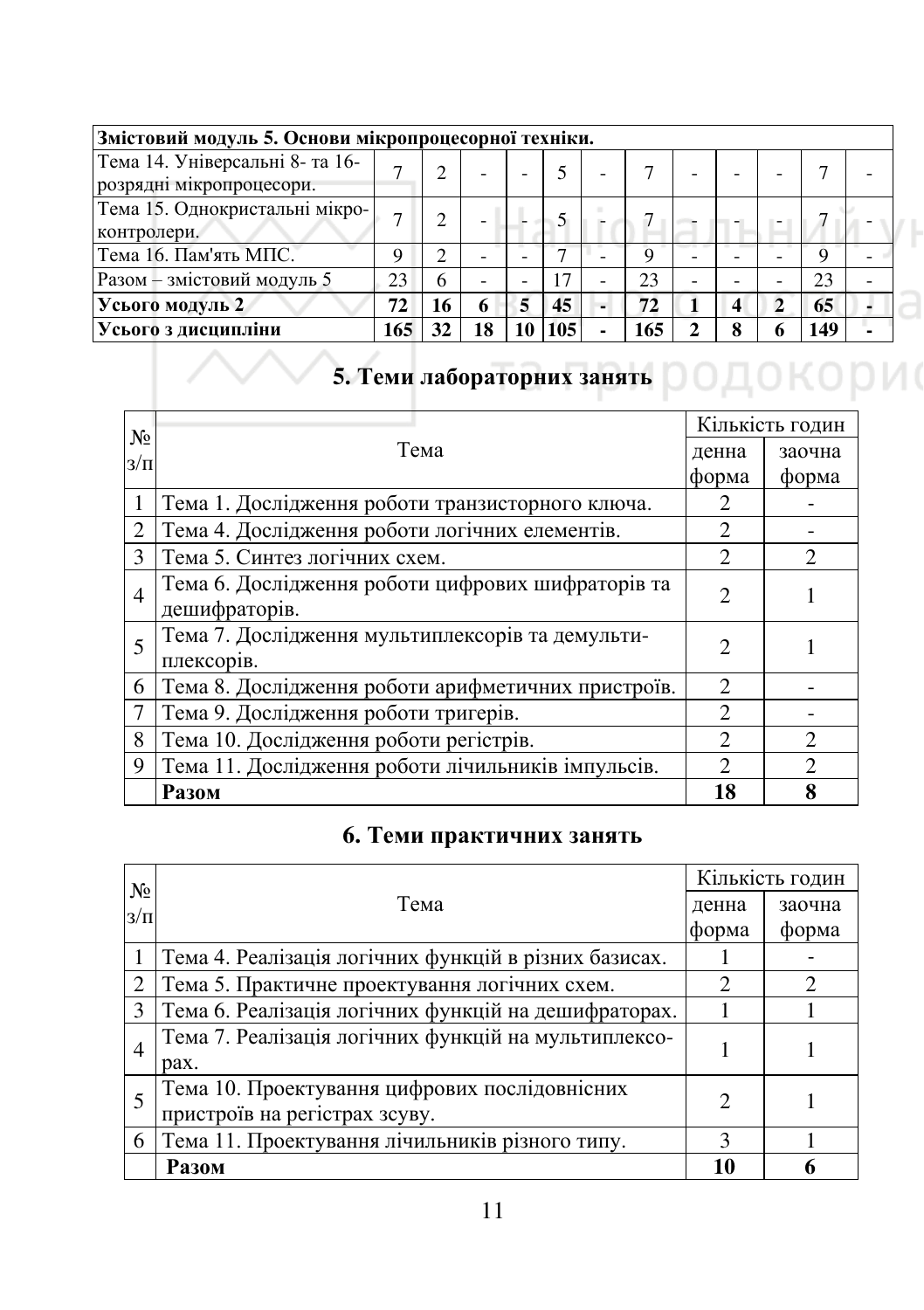### **7. Самостійна робота**

Самостійна робота є методом засвоєння студентом навчального матеріалу в час, вільний від обов'язкових навчальних занять. Самостійна робота студента над засвоєнням навчального матеріалу з навчальної дисципліни може виконуватися в бібліотеці, навчальних аудиторіях та в домашніх умовах.

Розподіл годин самостійної роботи для студентів денної форми навчання:

20 год. - опрацювання лекційного матеріалу; а и о П

35 год. - опрацювання окремих тем або їх частин, які не викладаються на лекціях;

20 год. - підготовка до лабораторних робіт;

10 год. – підготовка до практичних занять;

20 год. - підготовка до контрольних заходів.

Розподіл годин самостійної роботи для студентів заочної форми навчання:

8 год. - опрацювання лекційного матеріалу;

100 год. - опрацювання окремих тем або їх частин, які не викладаються на лекціях;

17 год. - підготовка до лабораторних робіт;

12 год. – підготовка до практичних занять;

12 год. - підготовка до контрольних заходів.

|         |                                                | Кількість годин |                   |  |  |
|---------|------------------------------------------------|-----------------|-------------------|--|--|
| $N_2$   | Назва теми                                     | денна           | заочна            |  |  |
| $3/\Pi$ |                                                | форма           | форма             |  |  |
|         |                                                |                 | навчання навчання |  |  |
|         | Тема 1. Методи підвищення швидкодії ТК.        | 6               | 10                |  |  |
| 2.      | Тема 2. Співвідношення між логічними функція-  | 6               | 8                 |  |  |
|         | ΜИ.                                            |                 |                   |  |  |
| 3.      | Тема 3. Особливості мінімізації зі збільшенням | 6               | 8                 |  |  |
|         | кількості змінних.                             |                 |                   |  |  |
| 4.      | Тема 4. Спрощення логічних схем з багатьма     | 10              | 14                |  |  |
|         | виходами.                                      |                 |                   |  |  |
| 5.      | Тема 5. Елементи технічного проектування.      | 10              | 12                |  |  |
| 6.      | Тема 6. Каскадування шифраторів.               | 8               | 11                |  |  |
| 7.      | Тема 7. Мультиплексування шин.                 | 8               |                   |  |  |

#### 7.1. Завдання для самостійної роботи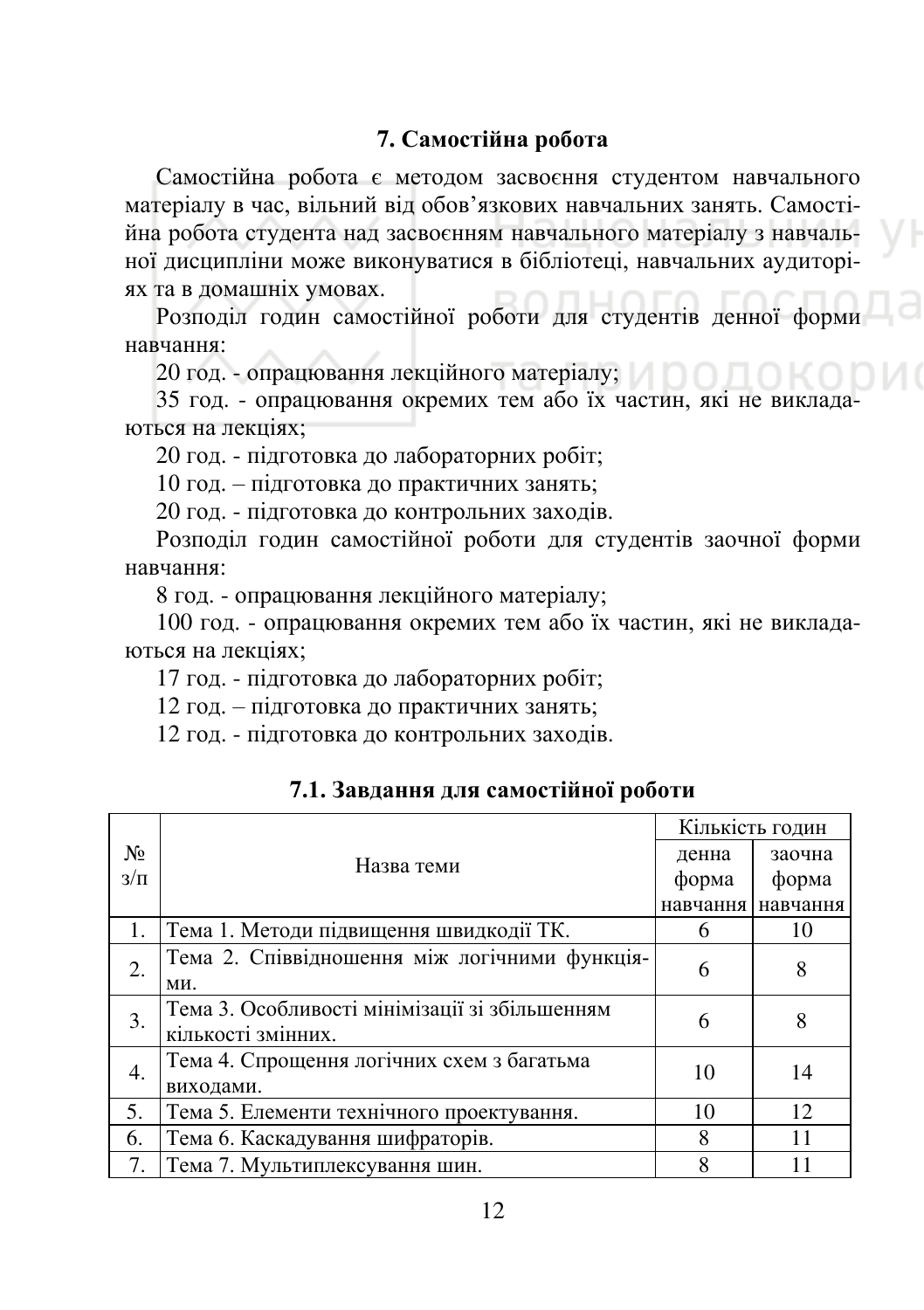| 8.  | Тема 8. Двійково-десяткові суматори.                                                              |     | 10  |
|-----|---------------------------------------------------------------------------------------------------|-----|-----|
| 9.  | Тема 9. Універсальні тригери.                                                                     |     | 10  |
| 10. | Тема 10. Приклади використання регістрів.                                                         |     | 9   |
| 11. | Тема 11. Застосування регістрів та лічильників для<br>побудови схем затримки імпульсних сигналів. | 6   |     |
| 12. | Тема 12. Інтегральні таймери.                                                                     |     |     |
| 13. | Тема 13. Аналого-цифрові перетворювачі - різно-<br>види, принцип роботи, застосування.            |     |     |
| 14. | Тема 14. Програмна модель 16-розрядного МП.                                                       |     |     |
| 15. | Тема 15. Структурна схема мікроконтролера MCS-<br>51 і функції виводів. Програмна модель МК.      |     |     |
| 16. | Тема 16. Принцип побудови модулів оперативної<br>пам'яті у 16-розрядних мікропроцесорів.          |     |     |
|     | Разом                                                                                             | 105 | 149 |

#### $8.$  Метоли навчання

Лекції проводяться з використанням мультимедійних презентацій із зображеннями структурних та електричних схем, схем взаємодії елементів та функційних вузлів, векторних та часових діаграм їх роботи. Проводиться дискусійне обговорення проблемних питань.

Лабораторні роботи виконуються на сучасних навчально-дослідних лабораторних стендах. Електричні вимірювання здійснюються за допомогою цифрових мультиметрів. Частина лабораторних робіт виконується з використанням персональних комп'ютерів та відповідного програмного забезпечення (EWB, NI Multisim).

#### 9. Методи контролю

Поточний контроль знань студентів денної форми навчання проводиться у письмовій формі у вигляді контрольних робіт на практичних заняттях. Контрольні завдання складаються з тестових, теоретичних питань та практичних задач.

Для визначення рівня засвоєння студентами навчального матеріалу використовуються: тестування перед виконанням лабораторних робіт; контроль якості виконання лабораторних робіт і захисту звітів з лабораторних робіт.

Контроль знань студентів заочної форми навчання включає перевірку звіту про виконання завдань самостійної роботи та його захист у формі опитування. Контроль виконання лабораторних робіт здійснюється так само, як для студентів денної форми навчання.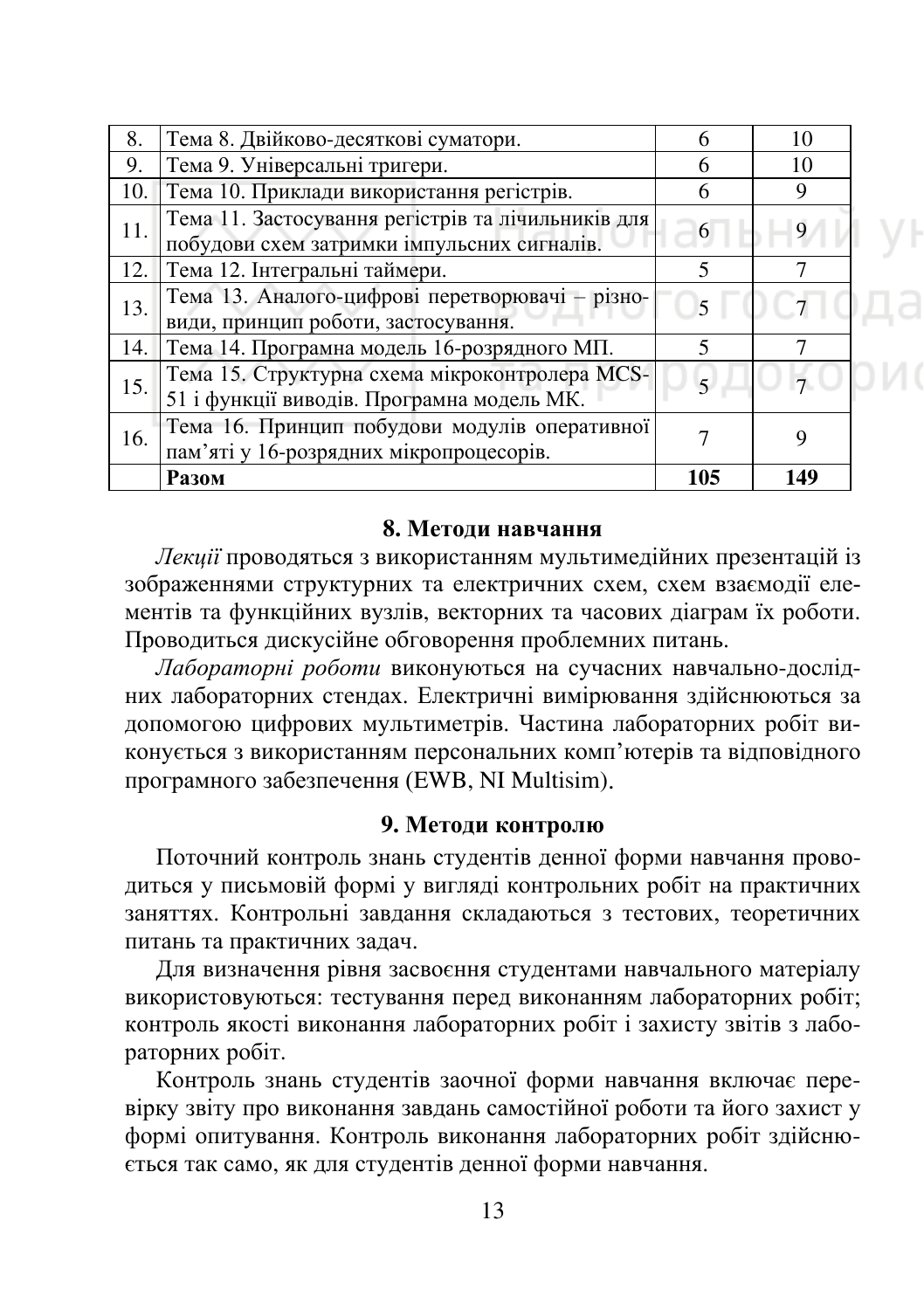#### 10. Розполіл балів, що отримують студенти

Основними критеріями, що характеризують рівень компетентності студента при оцінюванні результатів поточного контролю, є такі:

- виконання всіх видів навчальної роботи, передбачених робочою програмою навчальної дисципліни;

- глибина і характер знань навчального матеріалу за змістом навчальної дисципліни, що міститься в основних та додаткових рекомендованих літературних джерелах;

- характер відповідей на поставлені питання (чіткість, лаконічність, логічність, послідовність тощо);

- вміння застосовувати теоретичні положення під час розв'язання практичних задач;

- вміння аналізувати достовірність одержаних результатів.

Оцінювання результатів поточної роботи (завдань, що виконуються на лабораторних заняттях) проводиться за такими критеріями:

0% – завлання не виконано:

40% – завдання виконано частково та містить суттєві помилки методичного або розрахункового характеру;

60% – завдання виконано повністю, але містить суттєві помилки у розрахунках або в методиці;

 $80\%$  – завдання виконано повністю і вчасно, проте містить окремі несуттєві недоліки (розмірності, висновки, оформлення тощо);

 $100\%$  – завдання виконано правильно, вчасно і без зауважень.

Розподіл балів, що присвоюються студентам денної форми навчання, за видами робіт:

| Поточне тестування та самостійна робота |                                         |  |                          |  |    |                            |  |                                           |                     |      |     |                 |     |                        |                        |    |     |
|-----------------------------------------|-----------------------------------------|--|--------------------------|--|----|----------------------------|--|-------------------------------------------|---------------------|------|-----|-----------------|-----|------------------------|------------------------|----|-----|
| N <sub>2</sub> 1                        | Змістовий Змістовий Змістовий<br>модуль |  | модуль<br>N <sub>2</sub> |  |    | модуль<br>N <sub>2</sub> 3 |  |                                           | Змістовий модуль №4 |      |     |                 |     | Змістовий<br>модуль №5 | Підсумковий<br>екзамен | мa |     |
| T1                                      | T2                                      |  | T4                       |  | Т6 |                            |  | Т9                                        |                     |      |     | T <sub>13</sub> |     |                        | T <sub>16</sub>        |    |     |
| 4.4                                     | 1.5                                     |  |                          |  |    |                            |  | $1.4$   5.4   6.5   5.4   5.4   4.5   4.4 | 6.4                 | 7.4  | 1.5 |                 | 1.4 | 1.4                    | 1.5                    | 40 | 100 |
|                                         | 5 Q                                     |  | 13.3                     |  |    | 15.3                       |  |                                           |                     | 21 2 |     |                 |     | 4.3                    |                        |    |     |

 $T1, T2, T22 -$ теми змістових модулів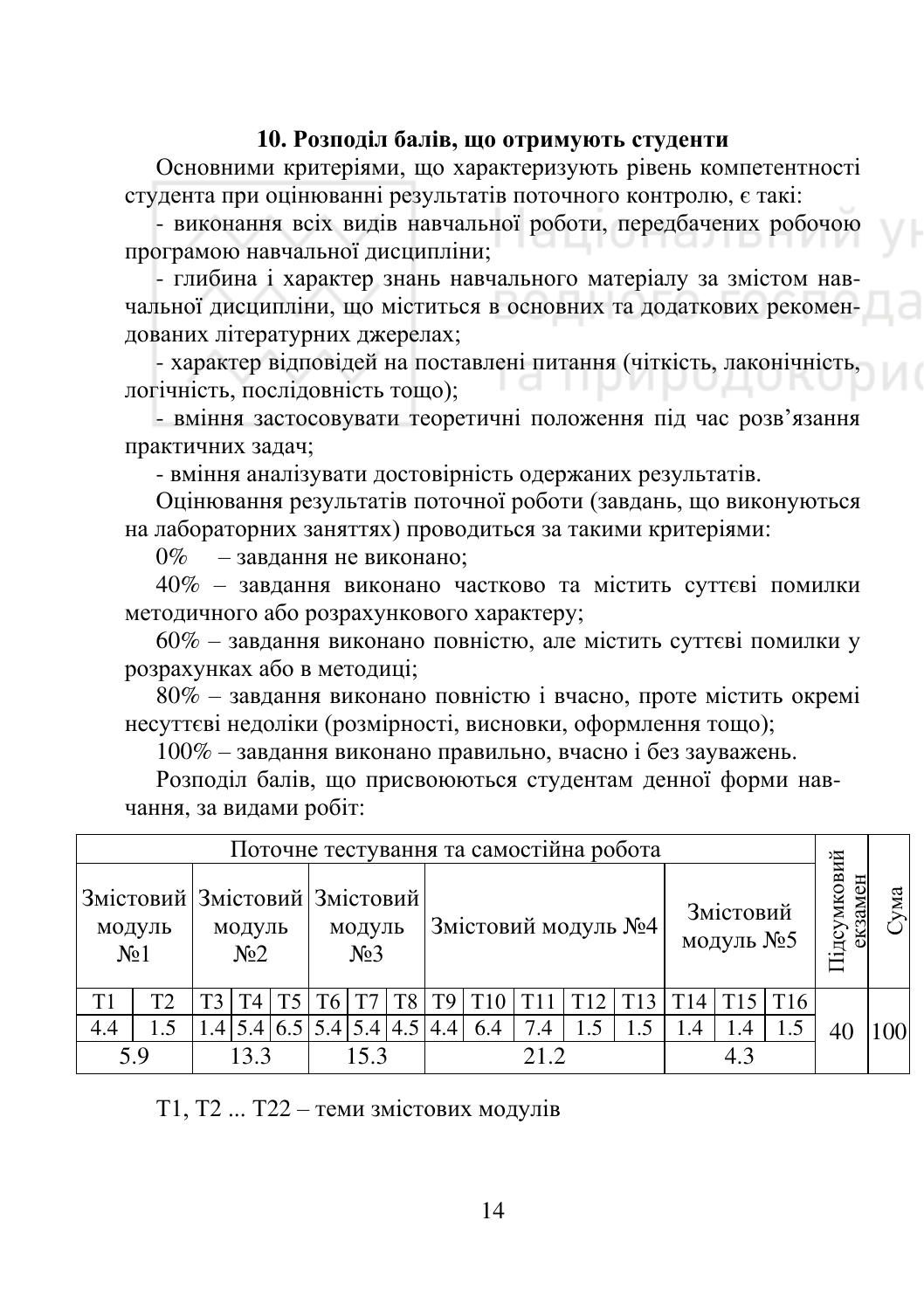| № модуля       | Форма<br>навчальної<br>діяльності | контролю<br>${\bf B}$ ид           | кільк. балів за<br>Максимальна<br>одне заняття | Кількість<br>занять | Сума балів | навчання<br>$P$ a30 $M$ 3a<br>видами |  |
|----------------|-----------------------------------|------------------------------------|------------------------------------------------|---------------------|------------|--------------------------------------|--|
|                | Лекції                            | Відвідування                       | 0.188                                          | 8                   | 1.5        | 1.5                                  |  |
|                |                                   | Рівень підготовки<br>до заняття    | 0.5                                            |                     | 1.25       |                                      |  |
|                | Практичні<br>заняття              | Робота під час<br>заняття          | 0.5                                            | 2.5                 | 1.25       | $\overline{5}$                       |  |
| 1              |                                   | Виконання домаш-<br>нього завдання | $\mathbf{1}$                                   |                     | 2.5        |                                      |  |
|                |                                   | Рівень підготовки<br>до заняття    | 0.5                                            |                     | 3          |                                      |  |
|                | Лабораторні<br>роботи             | Робота під час<br>заняття          | $\mathbf{1}$                                   | 6                   | 6          | 18                                   |  |
|                |                                   | Захист роботи                      | 1.5                                            |                     | 9          |                                      |  |
|                |                                   | Модульна контрольна робота         |                                                |                     |            | 10                                   |  |
|                |                                   |                                    | Всього по модулю 1                             |                     |            | 34.5                                 |  |
|                | Лекції                            | Відвідування                       | 0.188                                          | 8                   | 1.5        | 1.5                                  |  |
|                |                                   | Рівень підготовки<br>до заняття    | 0.5                                            |                     | 1.25       |                                      |  |
|                | Практичні<br>заняття              | Робота під час<br>заняття          | 2.5<br>0.5                                     |                     | 1.25       | 5                                    |  |
| $\overline{2}$ |                                   | Виконання домаш-<br>нього завдання | $\mathbf{1}$                                   |                     | 2.5        |                                      |  |
|                |                                   | Рівень підготовки<br>до заняття    | 0.5                                            |                     | 1.5        |                                      |  |
|                | Лабораторні<br>роботи             | Робота під час<br>заняття          | $\mathbf{1}$                                   | 3                   | 3          | 9                                    |  |
|                |                                   | Захист роботи                      | 1.5                                            |                     | 4.5        |                                      |  |
|                |                                   | Модульна контрольна робота         | 10                                             |                     |            |                                      |  |
|                |                                   | Всього по модулю 2                 | 25.5                                           |                     |            |                                      |  |
|                |                                   | Підсумковий екзамен (тест)         | 40                                             |                     |            |                                      |  |
|                |                                   |                                    |                                                |                     | Всього     | 100                                  |  |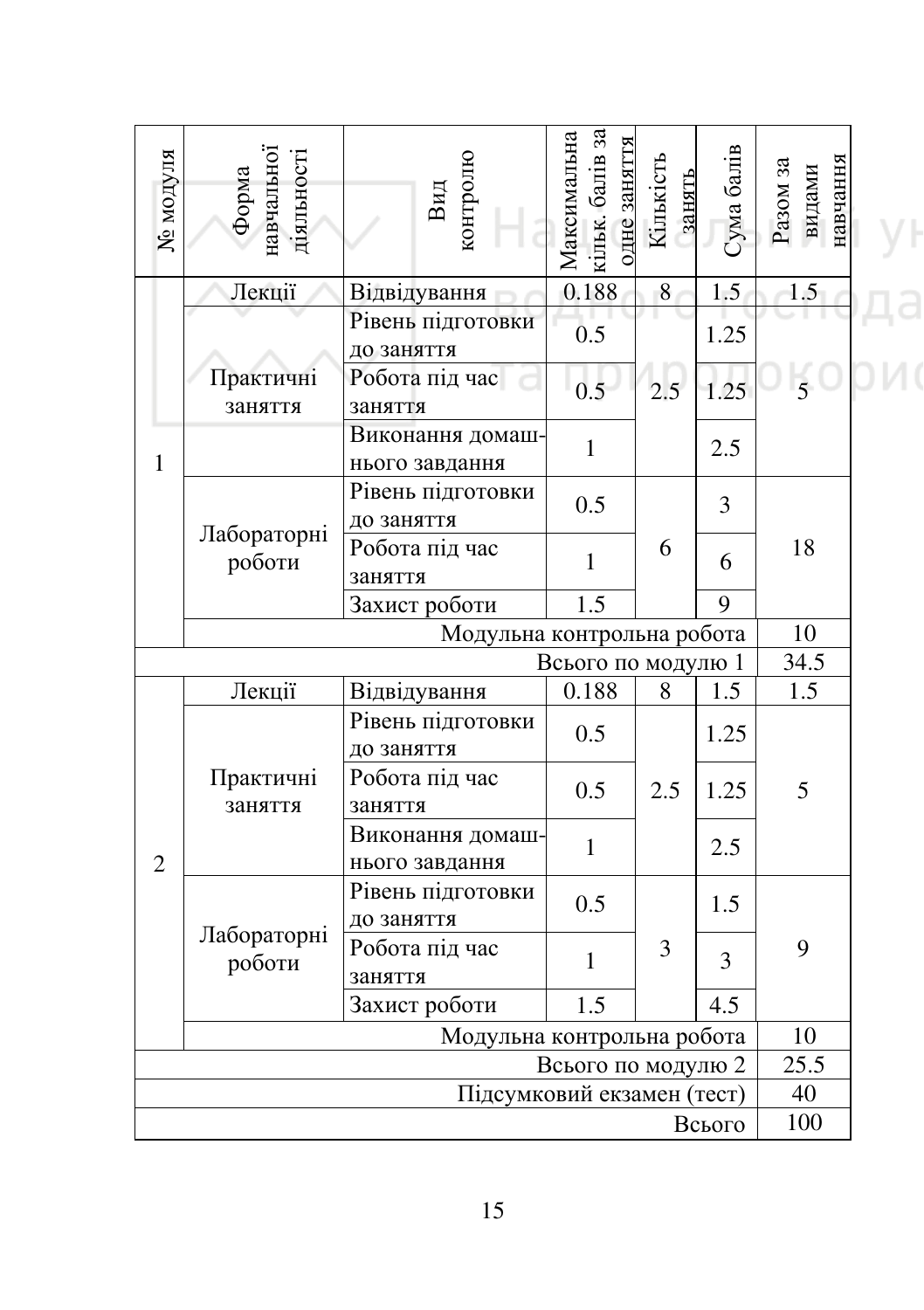| Форма<br>навчальної<br>діяльності                                                                             | контролю<br>Вид                   | $3\overline{a}$<br>Максимальна<br>одне заняття<br>кільк. балів | Кількість<br>занять | Сума балів | навчання<br>видами<br>Разом за |  |  |
|---------------------------------------------------------------------------------------------------------------|-----------------------------------|----------------------------------------------------------------|---------------------|------------|--------------------------------|--|--|
| Лекції                                                                                                        | <b>Відвідування</b>               |                                                                |                     |            |                                |  |  |
|                                                                                                               | Рівень підготовки до              |                                                                |                     | 3          |                                |  |  |
| Практичні                                                                                                     | заняття<br>Робота під час заняття | 2.5                                                            | 3                   | 7.5        | 21                             |  |  |
| заняття                                                                                                       | Виконання домашнього<br>завдання  | 3.5                                                            |                     | 10.5       |                                |  |  |
| Лабораторні                                                                                                   | Рівень підготовки до<br>заняття   | 1                                                              |                     | 4          |                                |  |  |
| роботи                                                                                                        | Робота під час заняття            | 2.5                                                            | $\overline{4}$      | 10         | 28                             |  |  |
|                                                                                                               | Захист роботи                     | 3.5                                                            |                     | 14         |                                |  |  |
|                                                                                                               | 40                                |                                                                |                     |            |                                |  |  |
| Заохочувальні бали за участь в науковій і проектній роботі,<br>до 10<br>виступ на конференції, олімпіаді, ін. |                                   |                                                                |                     |            |                                |  |  |
| 100<br>Всього                                                                                                 |                                   |                                                                |                     |            |                                |  |  |

Розподіл балів, що присвоюються студентам заочної форми за видами робіт:

# Шкала оцінювання

| Сума балів за всі<br>види навчальної<br>діяльності | Оцінка за національною шкалою |                                |  |  |  |  |  |
|----------------------------------------------------|-------------------------------|--------------------------------|--|--|--|--|--|
| 90-100                                             | відмінно                      |                                |  |  |  |  |  |
| 82-89                                              | добре                         | зараховано                     |  |  |  |  |  |
| 74-81                                              |                               |                                |  |  |  |  |  |
| 64-73                                              | задовільно                    |                                |  |  |  |  |  |
| $60 - 63$                                          |                               |                                |  |  |  |  |  |
| 35-59                                              |                               | не зараховано з можливістю     |  |  |  |  |  |
|                                                    |                               | повторного складання           |  |  |  |  |  |
| $0 - 34$                                           | не зараховано з обов'язковим  |                                |  |  |  |  |  |
|                                                    |                               | повторним вивченням дисципліни |  |  |  |  |  |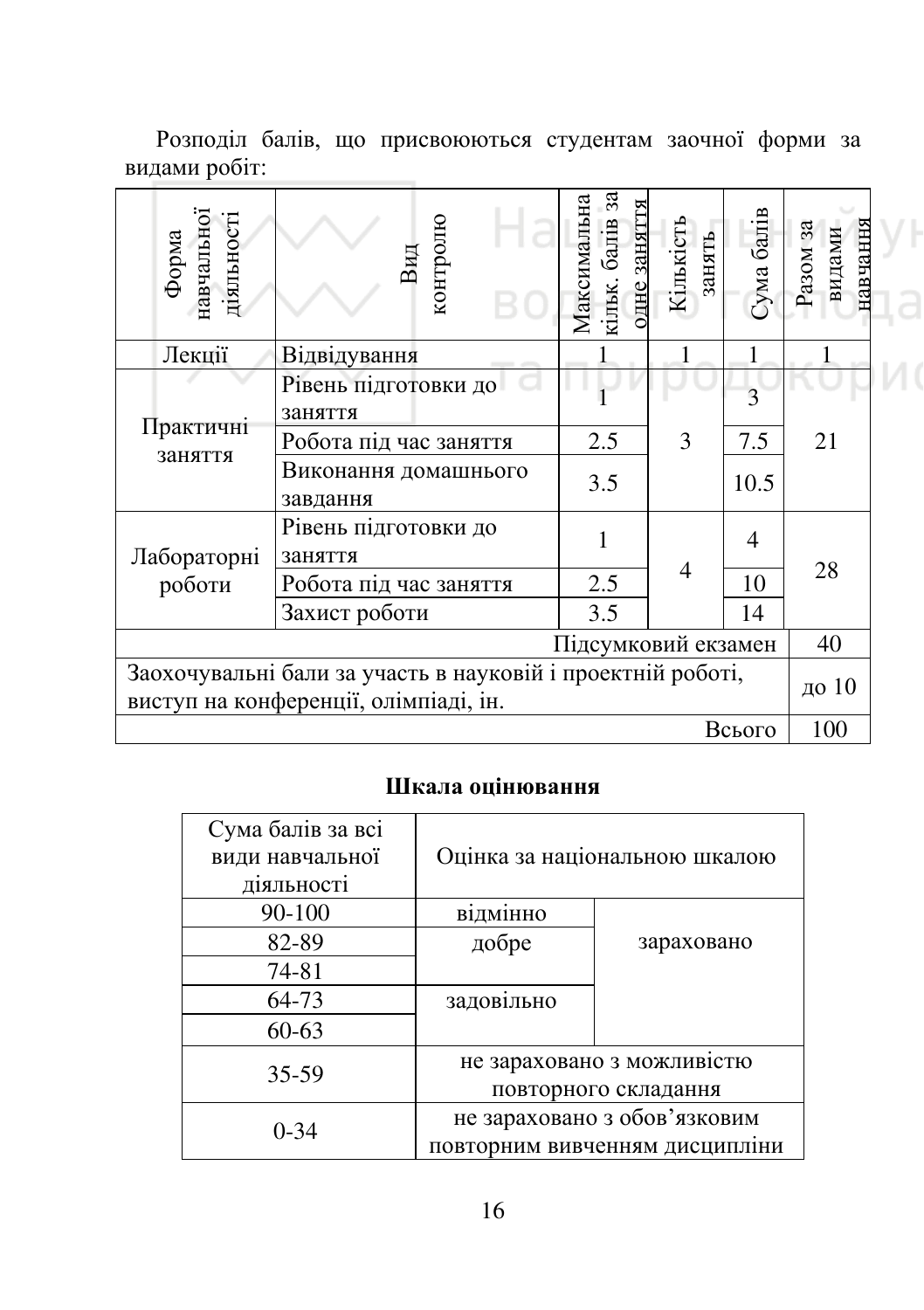#### 11. Метоличне забезпечення

1. Рудик, А. В. Методичні вказівки до виконання лабораторних робіт №1…№6 з дисципліни "Комп'ютерна схемотехніка" студентами за напрямом підготовки 6.050102 "Комп'ютерна інженерія" денної та заочної форм навчання / А. В. Рудик. – Рівне: НУВГП, 2013. – 45 с. Режим доступу: http://ep3.nuwm.edu.ua/view/shufr/04-04-177.html

2. Рудик, А. В. Методичні вказівки до виконання лабораторних робіт №7…№12 з дисципліни "Комп'ютерна схемотехніка" студентами за напрямом підготовки 6.050102 "Комп'ютерна інженерія" денної та заочної форм навчання / А. В. Рудик. – Рівне: НУВГП, 2013. – 43 с. Режим доступу: http://ep3.nuwm.edu.ua/view/shufr/04-04-178.html

3. Рудик, А. В. Методичні вказівки до виконання лабораторних робіт №1…№5 з дисципліни "Мікросхемотехніка" студентами за напрямом підготовки 6.050202 "Автоматизація та комп'ютерно-інтегровані технології" ленної та заочної форм навчання / А. В. Рулик. – Рівне: HYBITI, 2013. – 39 c. Режим доступу: http://ep3.nuwm.edu.ua/view/shufr/04-03-4.html

4. Рудик, А. В. Методичні вказівки до виконання лабораторних робіт №6…№10 з дисципліни "Мікросхемотехніка" студентами за напрямом підготовки 6.050202 "Автоматизація та комп'ютерно-інтегровані технології" денної та заочної форм навчання / А. В. Рудик. – Рівне: НУВГП, 2013. – 40 с. Режим доступу: http://ep3.nuwm.edu.ua/view/shufr/04-03-5.html

5. Рулик, А. В. Метоличні вказівки до виконання контрольної роботи з дисципліни "Мікросхемотехніка" студентами за напрямом підготовки 6.050202 заочної форми навчання / А. В. Рудик. – Рівне: HУВГП, 2013. – 30 с. Режим доступу: http://ep3.nuwm.edu.ua/view/shufr/04-03-27.html

#### **12. Рекомендована література**

#### **Базова**

1. Гумен М.Б. та ін. Основи теорії електричних кіл. Підручник. – К.: Вища школа, 2004.

2. Бобало Ю.Я. та ін. Основи теорії електронних кіл. Підручник. – Львів: Магнолія Плюс. 2005.

3. Колонтаєвський Ю.П., Сосков А.Г. Електроніка і мікросхемотехніка. Підручник. – К.: Каравела, 2009.